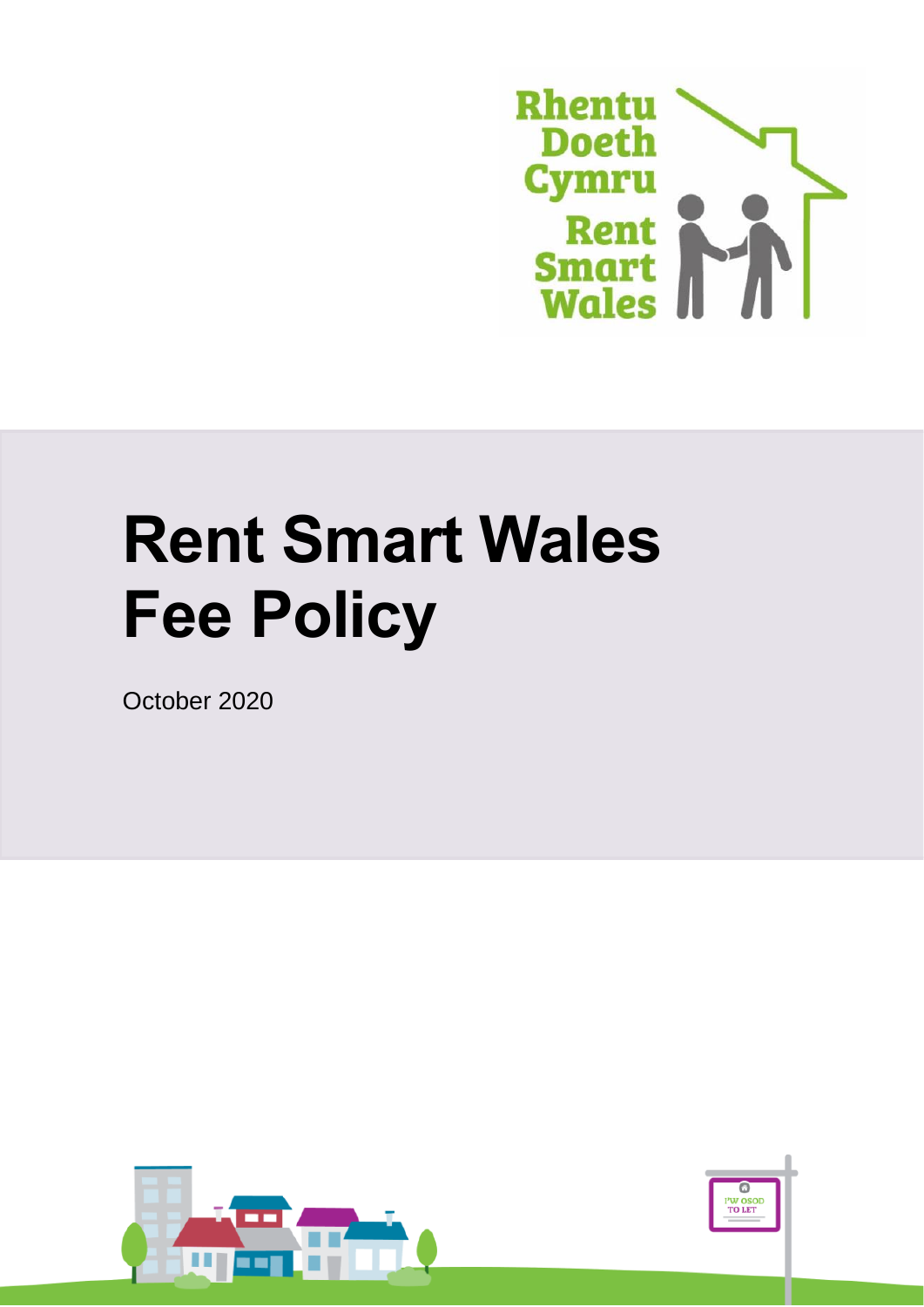# <span id="page-1-0"></span>**Contents**

| PART 1 HOUSING (WALES) ACT 2014: FEE POLICY 3 |  |
|-----------------------------------------------|--|
|                                               |  |
|                                               |  |
|                                               |  |
|                                               |  |
|                                               |  |
|                                               |  |
|                                               |  |
|                                               |  |
|                                               |  |
|                                               |  |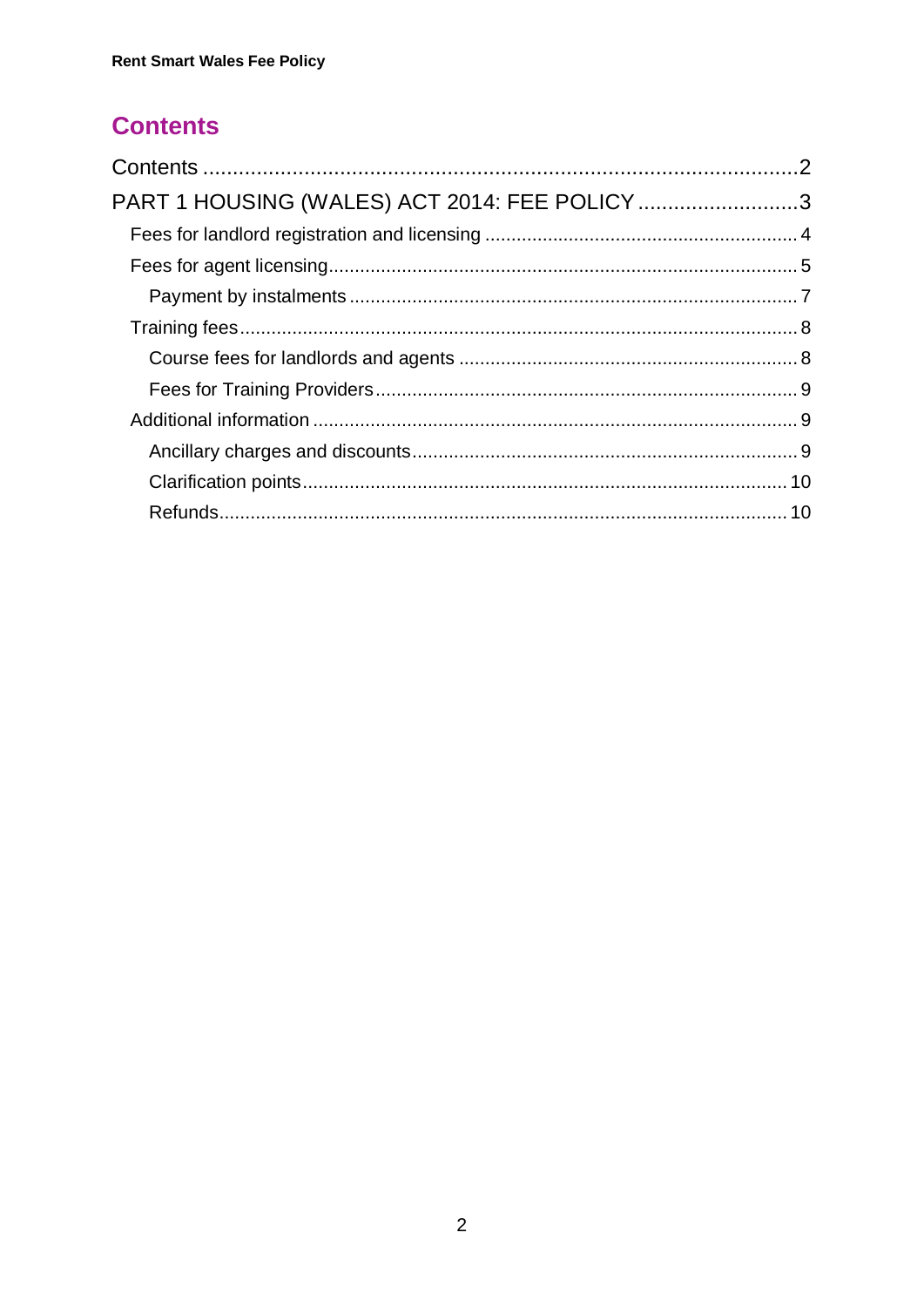# <span id="page-2-0"></span>**PART 1 HOUSING (WALES) ACT 2014: FEE POLICY**

Revised with effect from 13<sup>th</sup> October 2020.

Set out below is the Fee Policy for Rent Smart Wales (RSW). The fees collected are used to resource the provision of the service which includes landlord registration, landlord and agent licensing and delivery of associated training. RSW is a non-profit organisation.

Regulation 9 (1) of The Regulation of Private Rented Housing (Information, Periods and Fees for Registration and Licensing) (Wales) Regulations states that where a Licensing Authority charges a fee for registration or licensing it should prepare and publish a fees policy.

Regulation 9 of The Regulation of Private Rented Housing (Training Requirements) (Wales) Regulations 2015 states that where the Licensing Authority charges a fee for an authorisation of a training provider or an approval of a course it must prepare and publish a fees policy.

In setting the fees for registration, licensing and training, the Licensing Authority:

- Must act in accordance with its policy;
- May fix different fees for different cases or descriptions of cases; and
- May determine that no fee is required to be paid in certain cases or descriptions of case.

The Licensing Authority may review its fees policy and where it does so must publish the policy as revised. The Licensing Authority retains the right to amend fees at its discretion.

Set out below are the fees that will apply to activities delivered under the provisions of Part 1 of the Housing (Wales) Act 2014 from 13/10/2020.

Landlords and agents have the option to pay the licence fee at a discounted rate upfront or via two-part payment. First part payment to be made on submission of licence application, second part payment to be paid prior to the licence being issued.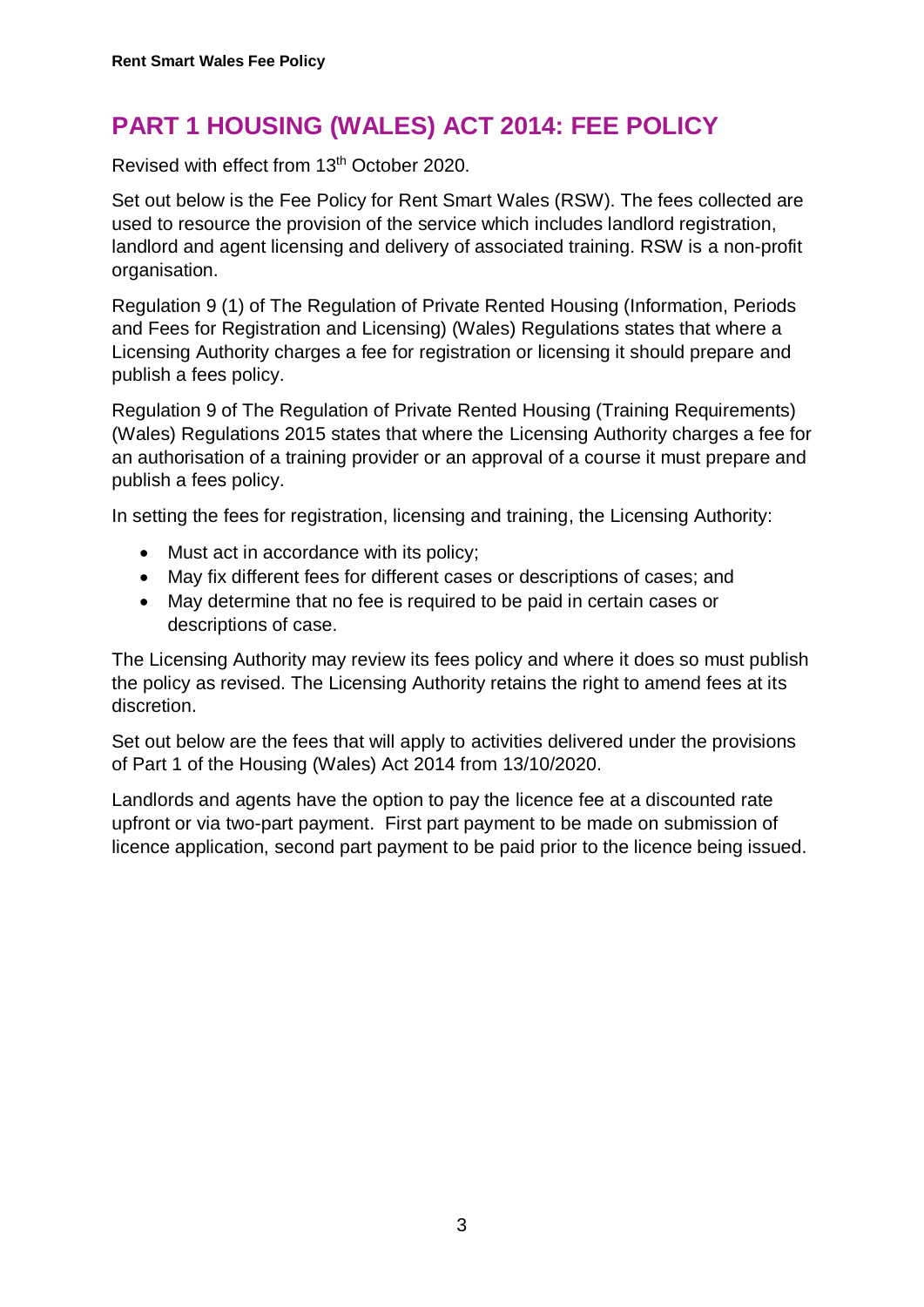<u>.</u>

## <span id="page-3-0"></span>Fees for landlord registration and licensing

- Each application has either an Online Fee or a Paper Fee, depending on the method of application.
- Licensing fees can be split into two parts, which incurs an additional administrative charge of £39.
- All registrations and licences are valid for five years from the date of issue / approval.
- Registrations are split into two application types new registration and renewal. To take advantage of the renewal fee, the landlord must apply for renewal within the 84 days before the registration expires. If a landlord has an existing registration but allows it to expire, this will attract the new registration fee and not the renewal fee.
- A landlord licence renewal will receive an Early Compliance Reward if it is applied for between 42 and 84 days before expiry. This amounts to 10% taken off the cost of the licence renewal.

| <b>Application type</b>             | <b>Online Fee</b>       | <b>Paper Fee</b>        |
|-------------------------------------|-------------------------|-------------------------|
| New registration                    | £45                     | £84                     |
| Renewing a registration             | £36                     | £67.20                  |
| <b>Landlord licence</b>             | Single payment:<br>£187 | Single payment:<br>£223 |
|                                     | <b>Split fee:</b>       | <b>Split fee:</b>       |
|                                     | Part 1: £155            | Part 1: £196            |
|                                     | Part 2: £71             | Part 2: £66             |
| Landlord licence - Early Compliance | <b>Single payment:</b>  | Single payment:         |
| Reward <sup>1</sup>                 | £168.30                 | £200.70                 |
|                                     | <b>Split fee:</b>       | <b>Split fee:</b>       |
|                                     | Part 1: £143            | Part 1: £180            |
|                                     | Part 2: £64.30          | Part 2: £59.70          |

 Please ensure you read ALL information including the additional information on page 9.

<sup>1</sup> Where a landlord licence renewal is applied for **42 days or more before expiry.** The maximum amount of days a licence renewal can be applied for is **84 days before expiry.**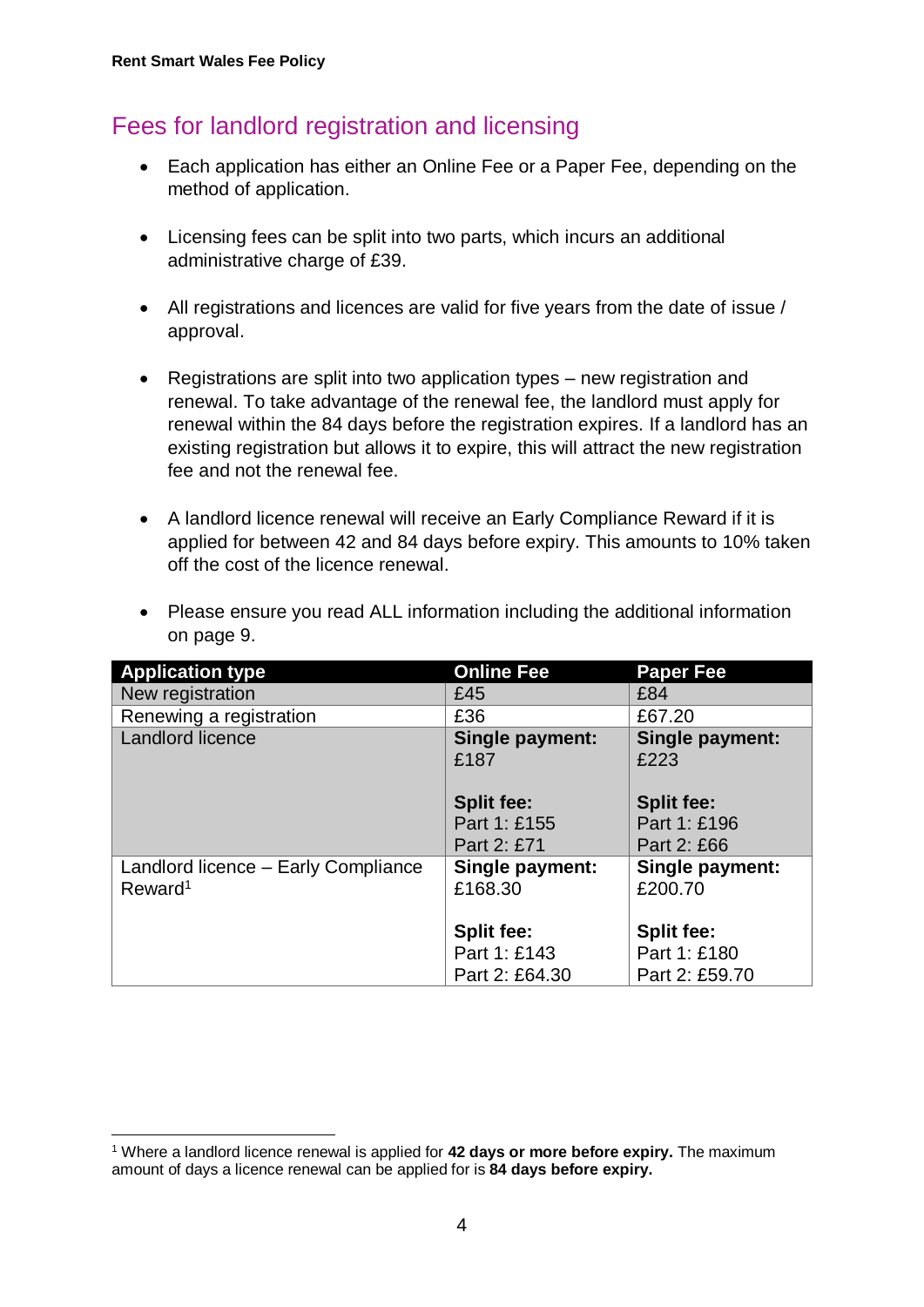## <span id="page-4-0"></span>Fees for agent licensing

- If an agent manages over 20 properties, they will receive a Professional Membership Discount if they are a member of one of the following bodies:
	- o Association of Residential Letting Agents (ARLA)
	- o National Association of Estate Agents (NAEA)
	- o Royal Institute of Chartered Surveyors (RICS)
	- o Safeagent (formerly known as NALS)
	- o The UK Association of Letting Agents (UKALA)
	- o Other as determined by the Licensing Authority
- A social letting agency whose total letting and management activity purely relate to delivery in conjunction with a local authority social letting partnership is also eligible for the Professional Membership Discount.
- Each application has either an Online Fee or a Paper Fee, depending on the method of application.
- Most fees can be split into two parts, which incurs an additional administrative charge of £39, except for those fees where annual instalments are available instead.
- All licences are valid for five years from the date of approval.
- Please ensure you read ALL information including the additional information on page 9.

| <b>Application type Number</b>  | оf                           | <b>Online Fee</b>                 | <b>Paper Fee</b>                  |
|---------------------------------|------------------------------|-----------------------------------|-----------------------------------|
| Agent licence -<br>less than 20 | <b>properties</b><br>$0 - 4$ | <b>Single payment:</b><br>£187    | <b>Single payment:</b><br>£223    |
| managed<br>properties           |                              | <b>Split fee:</b><br>Part 1: £108 | <b>Split fee:</b><br>Part 1: £138 |
|                                 |                              | Part 2: £118                      | Part 2: £124                      |
|                                 | $5 - 10$                     | Single payment:<br>£247           | Single payment:<br>£283           |
|                                 |                              | <b>Split fee:</b>                 | <b>Split fee:</b>                 |
|                                 |                              | Part 1: £131                      | Part 1: £164                      |
|                                 |                              | Part 2: £155                      | Part 2: £158                      |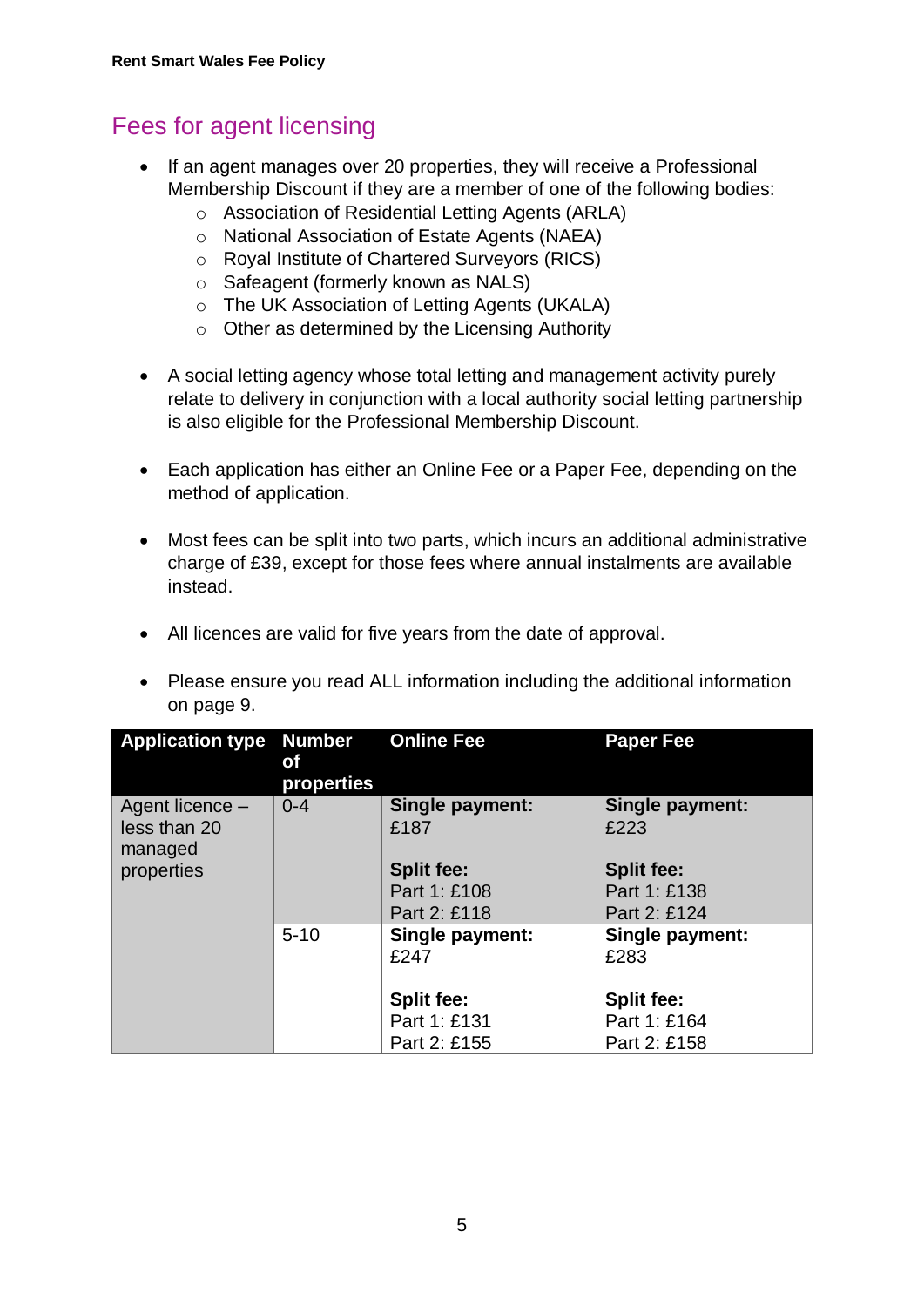| <b>Application type</b>                       | <b>Number</b>          | <b>Online Fee</b>                     | <b>Paper Fee</b>                 |
|-----------------------------------------------|------------------------|---------------------------------------|----------------------------------|
|                                               | of                     |                                       |                                  |
|                                               | properties             |                                       |                                  |
|                                               | $11 - 20$              | <b>Single payment:</b><br>£307        | Single payment:<br>£343          |
|                                               |                        | <b>Split fee:</b>                     | <b>Split fee:</b>                |
|                                               |                        | Part 1: £153                          | Part 1: £191                     |
|                                               |                        | Part 2: £193                          | Part 2: £191                     |
| Agent licence -<br>let only (no<br>properties | $0 - 20$<br>(let only) | Single payment:<br>£187               | Single payment:<br>£223          |
| managed)                                      |                        | <b>Split fee:</b>                     | <b>Split fee:</b>                |
|                                               |                        | Part 1: £108                          | Part 1: £138                     |
|                                               |                        | Part 2: £118                          | Part 2: £124                     |
|                                               | $21 +$                 | See 21-50 category below according to |                                  |
|                                               | (let only)             | professional body membership          |                                  |
| Agent licence -                               | $21 - 50$              | Single payment:                       | Single payment:                  |
| No professional<br>body                       |                        | £1,900                                | £2,400                           |
| membership, 21                                |                        | Instalments:                          | Instalments:                     |
| or more                                       |                        | First payment: £712                   | First payment: £1064             |
| managed                                       |                        | Next four: £297                       | Next four: £334                  |
| properties                                    | 51-100                 | Single payment:<br>£2,700             | Single payment:<br>£3,200        |
|                                               |                        | Instalments:                          | Instalments:                     |
|                                               |                        | First payment: £1008                  | First payment: £1,420            |
|                                               |                        | Next four: £423                       | Next four: £445                  |
|                                               | 101-500                | <b>Single payment:</b><br>£3,500      | Single payment:<br>£4,000        |
|                                               |                        | <b>Split fee:</b>                     | <b>Split fee:</b>                |
|                                               |                        | Part 1: £1,348                        | Part 1: £1,815                   |
|                                               |                        | Part 2: £2,191                        | Part 2: £2,224                   |
|                                               | 501-1000               | <b>Single payment:</b><br>£4,300      | Single payment:<br>£4,800        |
|                                               |                        |                                       |                                  |
|                                               |                        | <b>Split fee:</b>                     | <b>Split fee:</b>                |
|                                               |                        | Part 1: £1,647<br>Part 2: £2,692      | Part 1: £2,170<br>Part 2: £2,669 |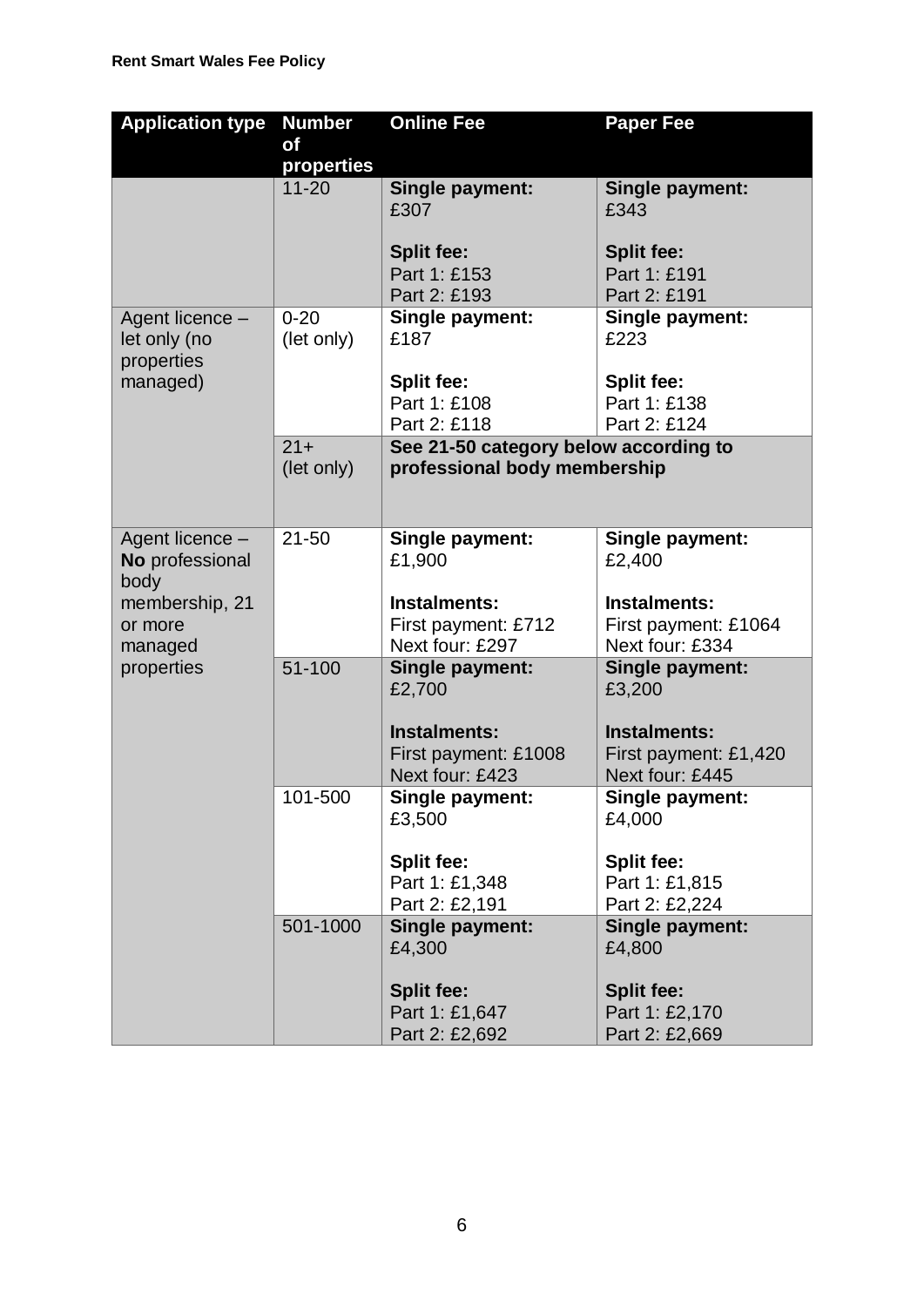| <b>Application type</b>                                | <b>Number</b> | <b>Online Fee</b>                                      | <b>Paper Fee</b>                                        |
|--------------------------------------------------------|---------------|--------------------------------------------------------|---------------------------------------------------------|
|                                                        | of            |                                                        |                                                         |
|                                                        | properties    |                                                        |                                                         |
|                                                        | $1001 +$      | Single payment:<br>£5,100                              | Single payment:<br>£5,600                               |
|                                                        |               | <b>Split fee:</b><br>Part 1: £1,946<br>Part 2: £3,193  | <b>Split fee:</b><br>Part 1: £2,525<br>Part 2: £3,114   |
| Agent licence -<br><b>With</b><br>professional<br>body | $21 - 50$     | Single payment:<br>£1,710<br>Instalments:              | Single payment:<br>£2,160<br>Instalments:               |
| membership, 21<br>or more                              |               | First payment: £638<br>Next four: £268                 | First payment: £960<br>Next four: £300                  |
| managed<br>properties                                  | 51-100        | Single payment:<br>£2,430                              | Single payment:<br>£2,880                               |
|                                                        |               | Instalments:<br>First payment: £910<br>Next four: £380 | Instalments:<br>First payment: £1280<br>Next four: £400 |
|                                                        | 101-500       | Single payment:<br>£3,150                              | Single payment:<br>£3,600                               |
|                                                        |               | <b>Split fee:</b><br>Part 1: £1,217<br>Part 2: £1,972  | <b>Split fee:</b><br>Part 1: £1,637<br>Part 2: £2,002   |
|                                                        | 501-1000      | Single payment:<br>£3,870                              | Single payment:<br>£4,320                               |
|                                                        |               | <b>Split fee:</b><br>Part 1: £1,486<br>Part 2: £2,423  | <b>Split fee:</b><br>Part 1: £1,957<br>Part 2: £2,402   |
|                                                        | $1001 +$      | Single payment:<br>£4,590                              | <b>Single payment:</b><br>£5,040                        |
|                                                        |               | <b>Split fee:</b>                                      | <b>Split fee:</b>                                       |
|                                                        |               | Part 1: £1,755<br>Part 2: £2,874                       | Part 1: £2,276<br>Part 2: £2,803                        |

#### <span id="page-6-0"></span>Payment by instalments

The option to pay by instalments is only available to agents managing between 21 and 100 properties unless exceptional circumstances apply, and will be subject to Operational Manager approval. Payment by instalments is only available if:

A direct debit is set up at application stage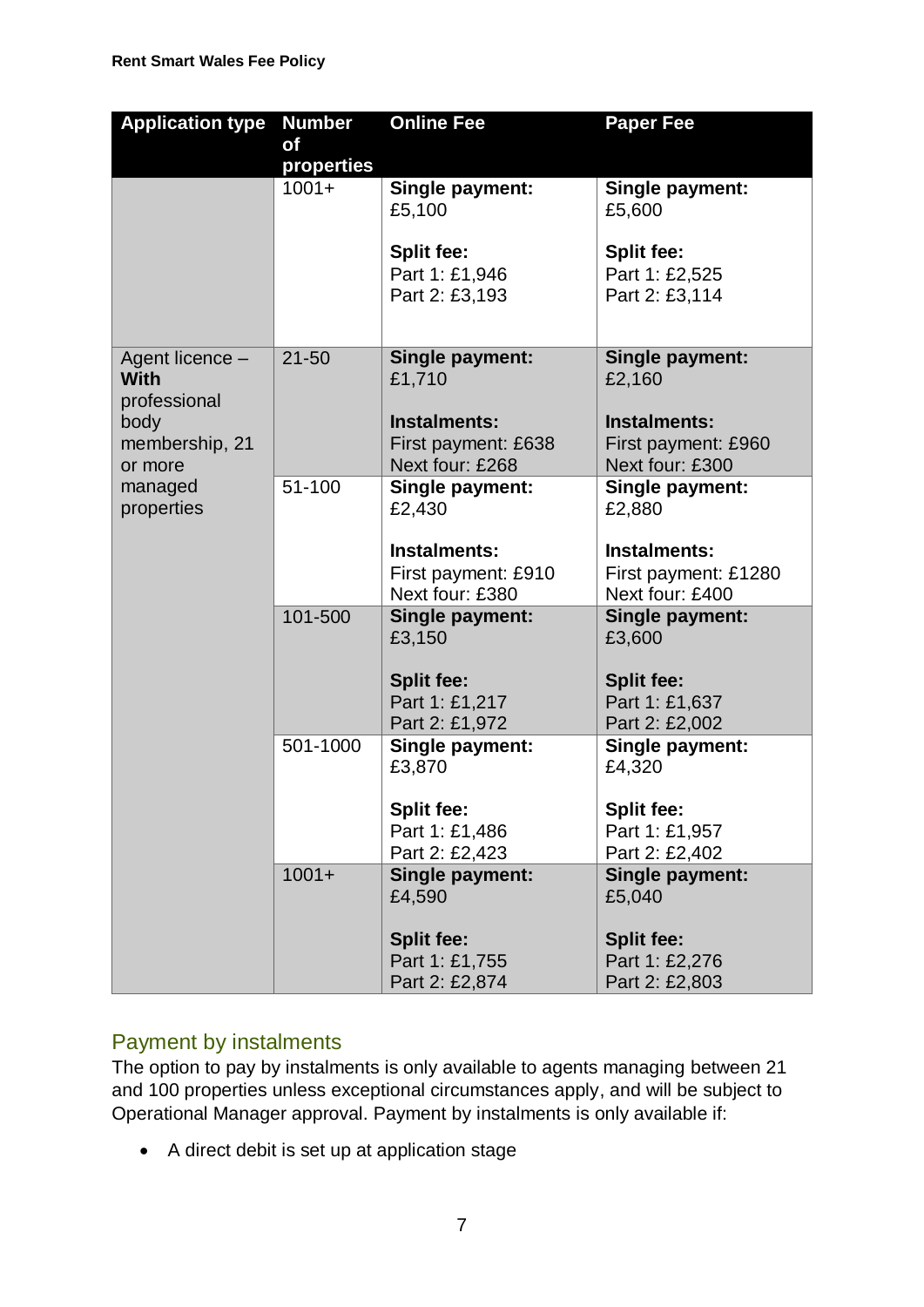- A commitment to payment of the full amount is established at the outset
- There is no evidence of poor payment history or cancellation of previous payment plans

When instalment arrangements are cancelled / not paid the licence will be revoked and the applicant will need to submit a new licence application if required. This will incur a new application fee, whatever is appropriate at the time of application. The ability to pay a licence fee through set up of an instalment plan is at the discretion of Rent Smart Wales, and can be withdrawn at any time.

# <span id="page-7-0"></span>Training fees

#### <span id="page-7-1"></span>Course fees for landlords and agents

The Licensing Authority delivers its own training to meet the requirements of the legislation. The courses available directly from Rent Smart Wales and fees associated with each are listed below:

| <b>Course Title</b>              | <b>Method of</b><br>delivery | <b>Duration</b>   | Fee                                                 |
|----------------------------------|------------------------------|-------------------|-----------------------------------------------------|
| Landlord course                  | Classroom                    | 6.5hrs            | £100                                                |
| Agent course                     | Classroom                    | 7.5hrs            | £140                                                |
| Landlord course                  | Online                       | Est 5hrs          | £30                                                 |
| Agent course                     | Online                       | Est 7.5hrs        | £50                                                 |
| Landlord re-licensing<br>course  | Classroom                    | 6.5hrs            | £100                                                |
| Agent re-licensing<br>course     | Classroom                    | 7.5hrs            | £140                                                |
| Landlord re-licensing<br>Course  | Online                       | Est 5hrs          | £30                                                 |
| Agent re-licensing<br>course     | Online                       | Est 7.5hrs        | £50                                                 |
| Agent<br>supplementary<br>course | Online                       | Est 2.5hrs        | £20                                                 |
| Landlord top-up<br>course        | Online                       | 1hr               | No charge                                           |
| <b>CPD courses</b>               | Classroom                    | Variable<br>hours | Up to £100 depending on<br>course type and duration |
| <b>CPD</b> courses               | Online                       | Variable<br>hours | Up to £50 depending on<br>course type and duration  |
| Webinars                         | Online                       | Variable<br>hours | Up to £60 depending on<br>course type and duration  |

Applicants not able to complete the online or classroom-training course due to disability or ill-health will be offered alternative options where possible. Fees will reflect the cost of course delivery and be subject to Operational Manager approval.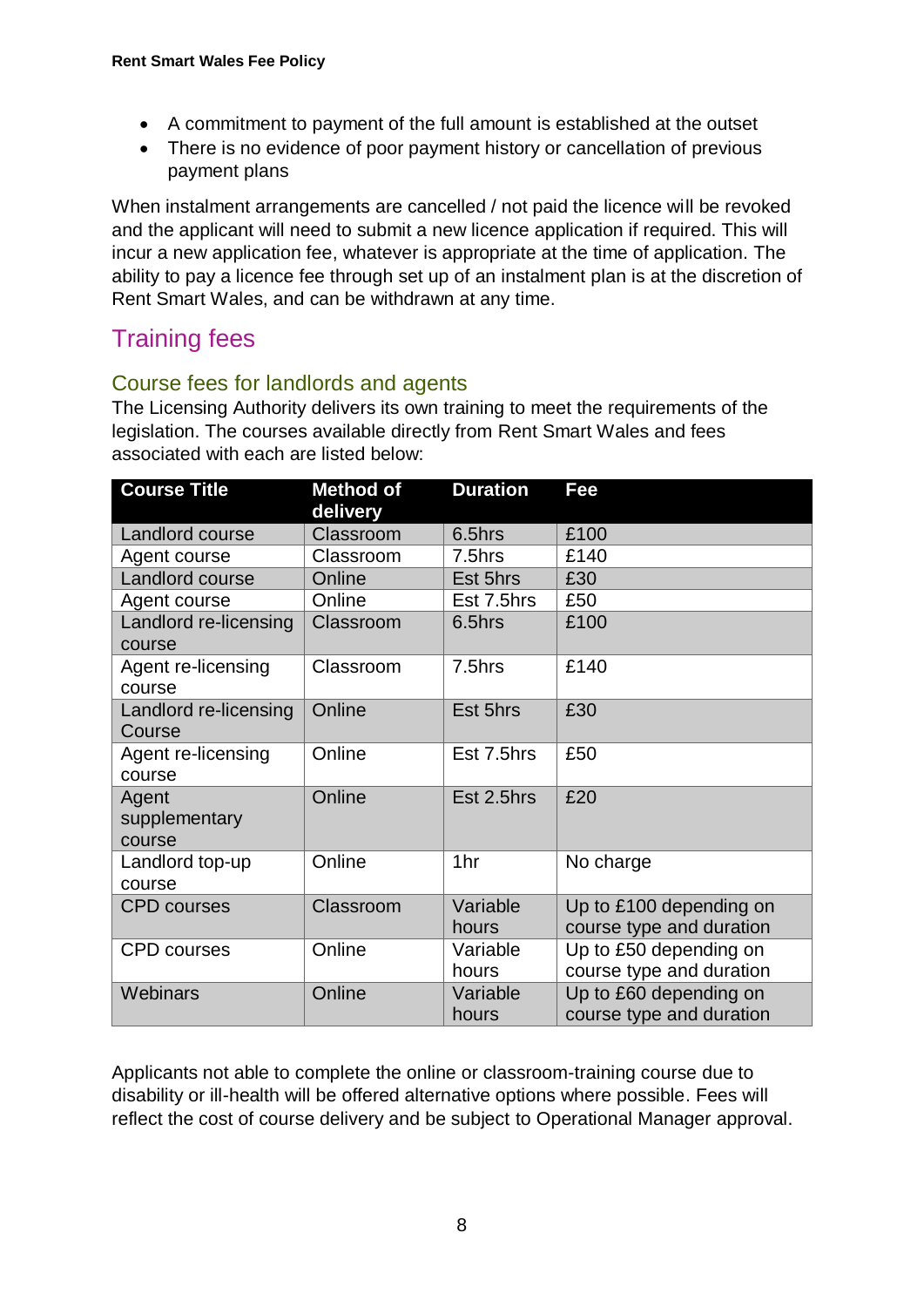### <span id="page-8-0"></span>Fees for Training Providers

- All course approvals and training provider authorisations are valid for five years from the date of approval except for training provider authorisation – CPD top up to all course options which is valid for 5 years from the date of amendment.
- To deliver training to meet licensing requirements the course requires approval and the training provider needs to be authorised by way of Course Approval and Training Provider Authorisation.

| <b>Application type</b>                              | Fee    |
|------------------------------------------------------|--------|
| Training Provider Authorisation – All course options | £806   |
| Training Provider Authorisation - CPD only           | £392   |
| Training Provider Authorisation - CPD top up to all  | £414   |
| course options                                       |        |
| <b>Course Approval - Full Course</b>                 |        |
| • Online landlord course                             | £1,254 |
| Online agent course                                  | £1,360 |
| Online combined <sup>2</sup> course                  | £2,609 |
| Classroom course<br>$\bullet$                        | £1,391 |
|                                                      |        |
| Course Approval – $\mathsf{CPD}^3$                   |        |
| <b>Topic CPD course</b>                              | £170   |
| <b>Basic CPD course</b>                              | £249   |
| <b>Advanced CPD course</b>                           | £386   |

## <span id="page-8-1"></span>Additional information

#### <span id="page-8-2"></span>Ancillary charges and discounts

| <b>Service detail</b>              | <b>Amount</b> | <b>Limitations</b>                 |
|------------------------------------|---------------|------------------------------------|
| Updating information               | No charge     | Unless stated otherwise in policy. |
| <b>Additional licence</b><br>cards | £7            |                                    |
| <b>Printed Registration</b>        | £12           |                                    |
| <b>Printed licence</b>             | £12           |                                    |

<sup>1</sup> <sup>2</sup> 'combined' means an application that covers more than one course where content across the courses is shared and therefore economies of scale can be recognised.

<sup>&</sup>lt;sup>3</sup> Additional information about training approval and authorisation for training providers can be viewed **[here](https://www.rentsmart.gov.wales/en/resource-library/)**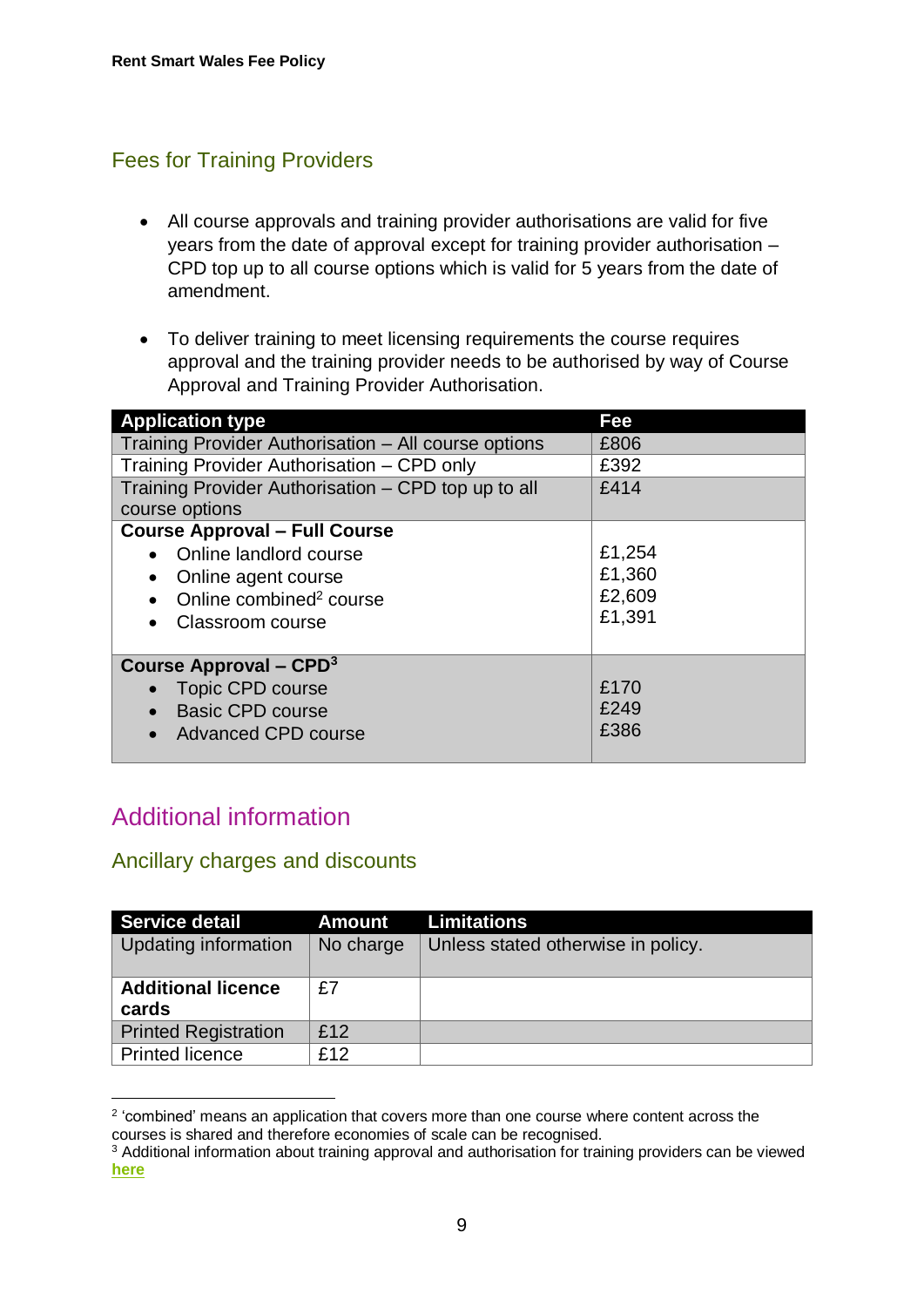| <b>Printed training</b><br>course materials<br>Change from paper<br>to online application | Up to £12       | Free if customer has paid for classroom<br>course with RSW.<br>If a landlord/agent has applied for a licence<br>online and wishes to receive correspondence<br>by post, then the applicant will need to pay<br>the difference between the online and paper                                                                                                                           |
|-------------------------------------------------------------------------------------------|-----------------|--------------------------------------------------------------------------------------------------------------------------------------------------------------------------------------------------------------------------------------------------------------------------------------------------------------------------------------------------------------------------------------|
| <b>Agent early</b><br>compliance<br>recognition                                           | 10%<br>discount | application fee.<br>Agents with over 20 managed properties who<br>applied for their licence before 28th<br>September 2016, and were approved before<br>23rd November 2016, will be contacted<br>ahead of renewal and given a voucher code,<br>entitling them to 10% off their next licence<br>fee. This is in addition to any other discount<br>(e.g. professional body membership). |
| <b>CPD course</b><br>approval economy<br>of scale                                         | 10%<br>discount | If a provider is submitting more than 5<br>advanced or basic CPD course applications<br>simultaneously a 10% discount on the total<br>course approval cost will be applied                                                                                                                                                                                                           |

## <span id="page-9-0"></span>Clarification points

- $\bullet$  If the agent manages any property(s) where the agent is also the landlord (i.e. landlord and agent are the same legal entity) these properties will be excluded from the total managed properties that determine the licence fee.
- If a landlord changes ownership of their properties from one entity to another e.g. an individual person to a body corporate, this will require a new registration / licence application with a new fee to pay.
- Once an application is approved, the application type cannot be changed. A new licence application needs to be submitted and a new fee paid.
- If an application for a landlord or agent licence is refused, the fee due will be equivalent to the Part 1 fee only. If a higher amount has been paid voluntarily at the application stage, the difference will be refunded by RSW.

#### <span id="page-9-1"></span>Refunds

- If a licensee no longer requires a licence, it can be agreed for the licence to be revoked, but no reimbursement of the fee will be returned to the applicant. In cases where the fee is being paid by instalments, the outstanding amount is still due.
- In a case where a joint landlord dies and the remaining landlord has to reregister as an individual; a partial refund will be made from the date of death